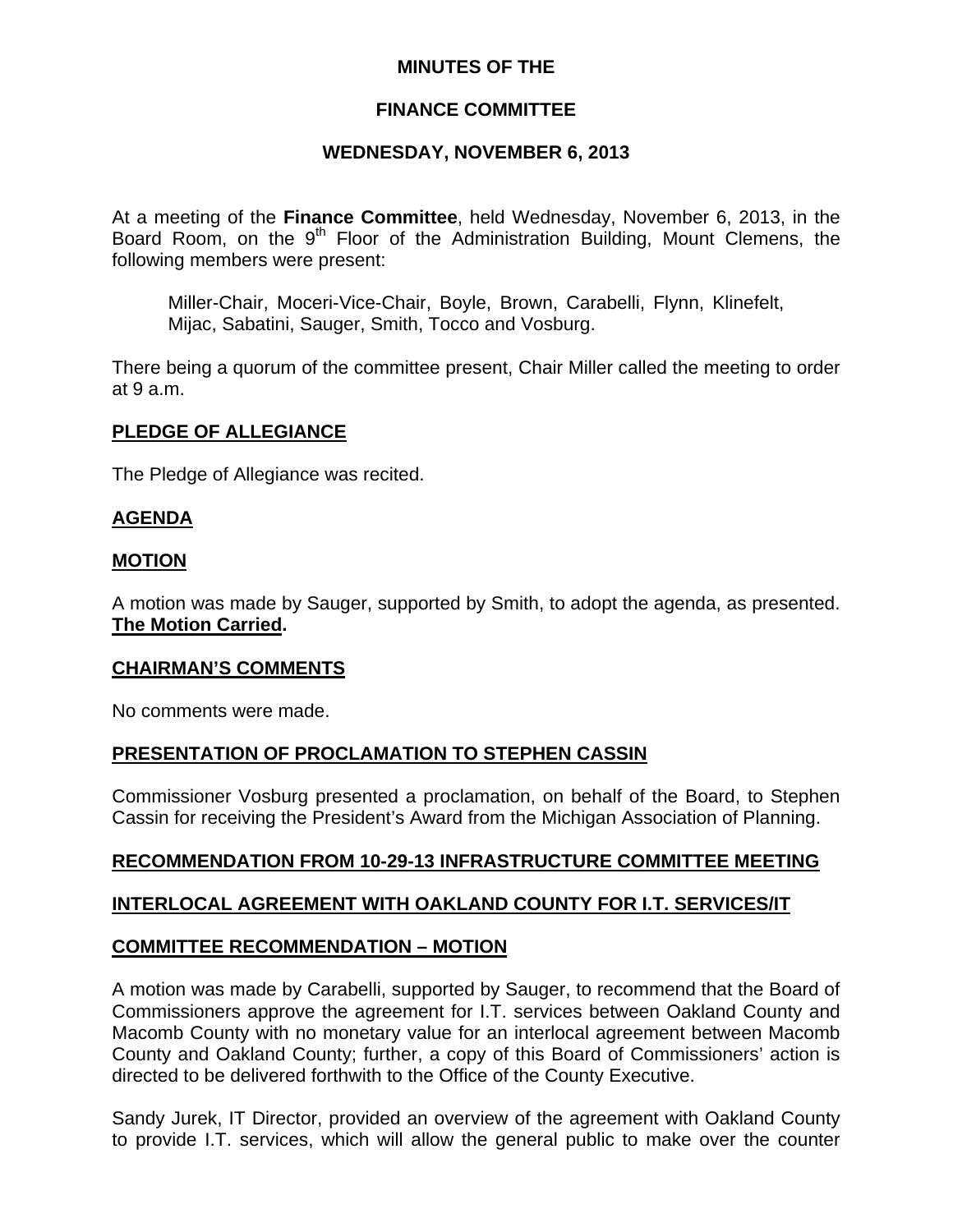payments for any type of fees or costs by means of a credit card and are charged an enhanced access fee. She spoke about what Macomb County currently pays in fees.

The following commissioners spoke: Miller, Brown, Sauger, Klinefelt, Sabatini, Carabelli, Vosburg, Boyle and Flynn.

Chair Miller suggested that the Board adopt a policy regarding the collection of enhanced access fees before implementing the agreement.

Board Chair Flynn agreed and said he will work on getting a policy developed for the Full Board meeting.

Sandy Jurek spoke in support of a policy, but hoped it would not delay this agreement.

The following commissioners spoke: Boyle and Carabelli.

Chair Miller called for a vote on the motion and **THE MOTION CARRIED.**

#### **RECOMMENDATION FROM 11-4-13 GOVERNMENT OPERATIONS COMMITTEE MEETING**

# **BUDGET AMENDMENT/BOARD OF COMMISSIONERS/GREEN SCHOOLS PROGRAM**

# **COMMITTEE RECOMMENDATION – MOTION**

A motion was made by Vosburg, supported by Klinefelt, to recommend that the Board of Commissioners approve increases in budget revenues ("Other") and expenses ("Supplies and Services") in the amount of \$4,643.20 which represent funds donated in 2013 by sponsors to the BOC Green Schools program; further, this budget action addresses budgetary issues only. It does not constitute the Commission's approval of any County contract. If a contract requires Commission approval under the County's Contracting Policy or the County's Procurement Ordinance, such approval must be sought separately; further, a copy of this Board of Commissioners' action is directed to be delivered forthwith to the Office of the County Executive. **THE MOTION CARRIED.**

# **RECOMMENDATIONS FROM 11-5-13 JUSTICE & PUBLIC SAFETY COMMITTEE MEETING**

# **BUDGET AMENDMENT/CIRCUIT COURT/COUNTY CLERK**

# **COMMITTEE RECOMMENDATION – MOTION**

A motion was made by Vosburg, supported by Tocco, to recommend that the Board of Commissioners approve a transfer of \$2,215 from the 2013 Circuit Court budget to the 2013 County Clerk budget to provide funding for Clerk staff overtime for court-related work; further, this budget action addresses budgetary issues only. It does not constitute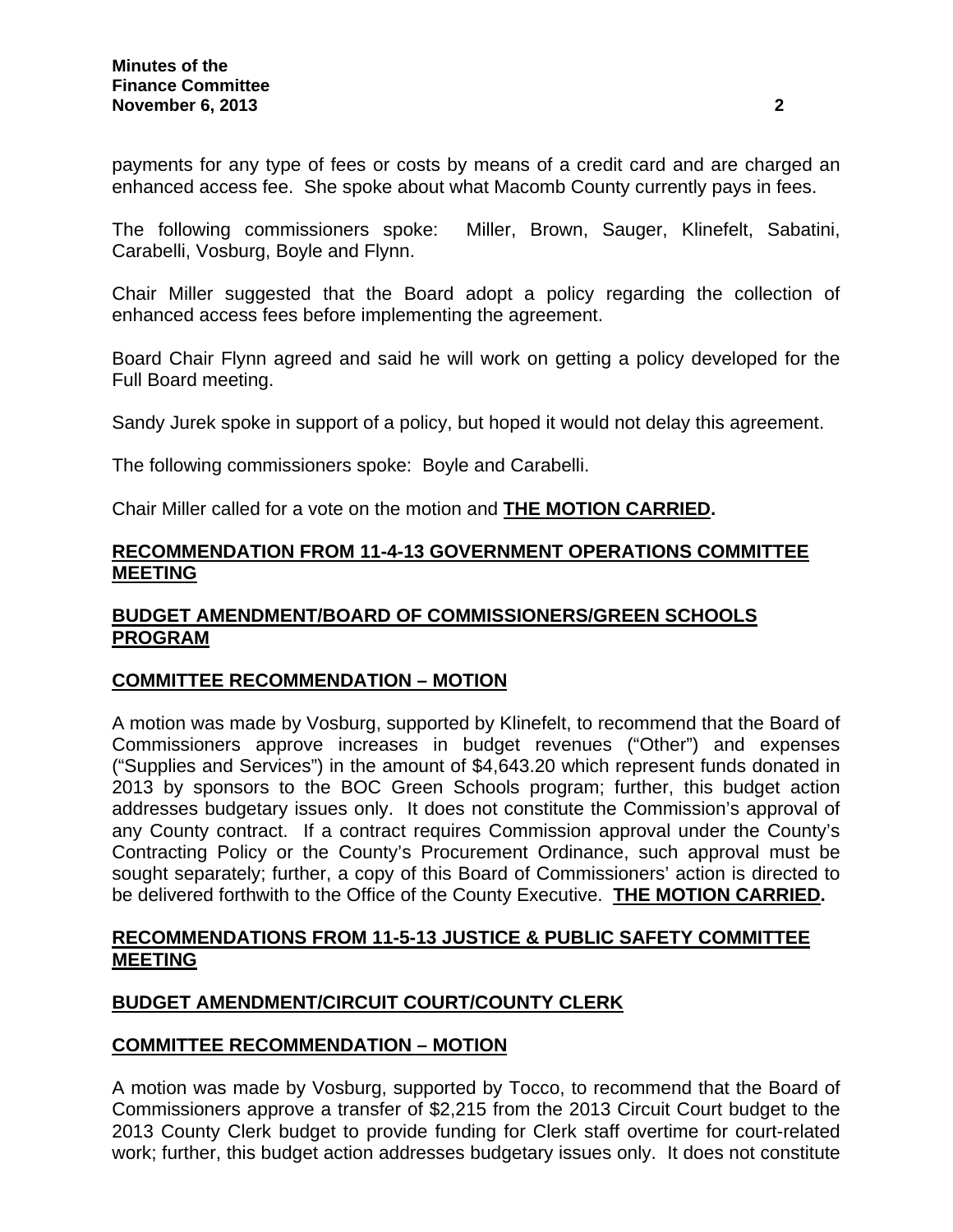the Commission's approval of any County contract. If a contract requires Commission approval under the County's Contracting Policy or the County's Procurement Ordinance, such approval must be sought separately; further, a copy of this Board of Commissioners' action is directed to be delivered forthwith to the Office of the County Executive.

The following commissioners spoke: Vosburg and Tocco.

Chair Miller called for a vote on the motion and **THE MOTION CARRIED.**

# **BUDGET AMENDMENT/CIRCUIT COURT/MENTAL HEALTH COURT**

#### **COMMITTEE RECOMMENDATION – MOTION**

A motion was made by Sauger, supported by Vosburg, to recommend that the Board of Commissioners approve an increase in the FY2014 budgeted state revenues and expenditures of the Macomb County Mental Health Court in the amount of \$108,370 to account for the final amount awarded by the Michigan Mental Health Court Grant Program, which was not included in the FY2014 budget adopted by the Board of Commissioners in September, 2013; further, this budget action addresses budgetary issues only. It does not constitute the Commission's approval of any County contract. If a contract requires Commission approval under the County's Contracting Policy or the County's Procurement Ordinance, such approval must be sought separately; further, a copy of this Board of Commissioners' action is directed to be delivered forthwith to the Office of the County Executive. **THE MOTION CARRIED.**

# **BUDGET AMENDMENT/CIRCUIT COURT/VETERANS TREATMENT COURT**

#### **COMMITTEE RECOMMENDATION – MOTION**

A motion was made by Vosburg, supported by Tocco, to recommend that the Board of Commissioners approve an increase in the FY2014 budgeted state revenues and expenditures of the Macomb County Veterans Treatment Court in the amount of \$50,125 to account for the final amount awarded by the Michigan Veterans Treatment Court Grant Program, which was not included in the FY2014 budget adopted by the Board of Commissioners in September, 2013; further, this budget action addresses budgetary issues only. It does not constitute the Commission's approval of any County contract. If a contract requires Commission approval under the County's Contracting Policy or the County's Procurement Ordinance, such approval must be sought separately; further, a copy of this Board of Commissioners' action is directed to be delivered forthwith to the Office of the County Executive. **THE MOTION CARRIED.**